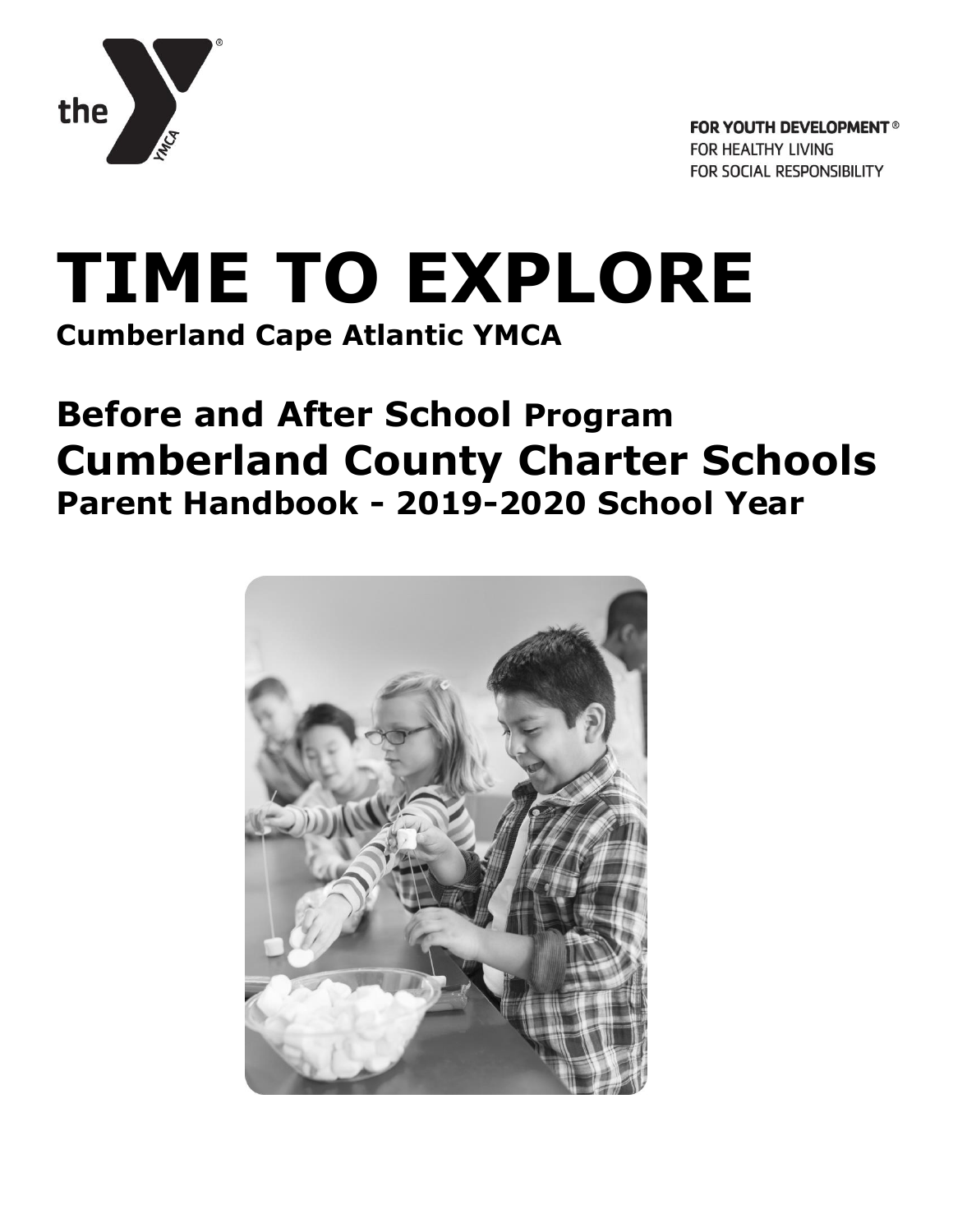

## **Table of Contents**

| Welcome to YMCA School Age Childcare    | 3              | Program Specifics                    | 9         |
|-----------------------------------------|----------------|--------------------------------------|-----------|
| Program Goals                           | 4              | Daily Schedule                       | 9         |
| <b>Volunteer Opportunities</b>          | 4              | Homework time                        | 10        |
| Contact Information                     | 4              | Healthy U                            | 10        |
| <b>Business Policies and Procedures</b> | 5              | <b>CATCH</b>                         | 10        |
| Schedule of Fees                        | 5              | Snack                                | 10        |
| YMCA Membership                         | 5              | Attendance                           | 10        |
| Making Payments                         | 5              | Sign In/Out                          | 10        |
| Late Payment Fees                       | 5              | Authorization on release of children | 11        |
| Payment Schedule                        | 6              | Late pick-up fee                     | 11        |
| Program Information                     | 6              | Late pick-up procedure               | 11        |
| Non-registration items                  | 6              | Refusal of release                   | 11        |
| Communication with members              | 6              | <b>Medical Policies</b>              | 11        |
| Schools closing                         | $\overline{7}$ | Policy on mgmt. of comm. diseases    | $11 - 12$ |
| Program Staffing                        | 7              | Excludable communicable diseases     | 12        |
| Ratios                                  | 7              | Medication                           | $12 - 13$ |
| <b>Staff</b>                            | 7              | Emergencies                          | 13        |
| Program Rules                           | 7              | Parental involvement                 | 13        |
| Discipline Policy                       | 7              | Parent observation                   | 13        |
| <b>Expulsion Policy</b>                 | $8 - 9$        | Newsletter and Calendar              | 13        |
| Rules of staff                          | 9              | Miscellaneous                        | 13        |
| <b>Staff</b>                            | 9              | Financial Assistance - Y Cares       | 13        |
| Rules for the participants              | 9              |                                      |           |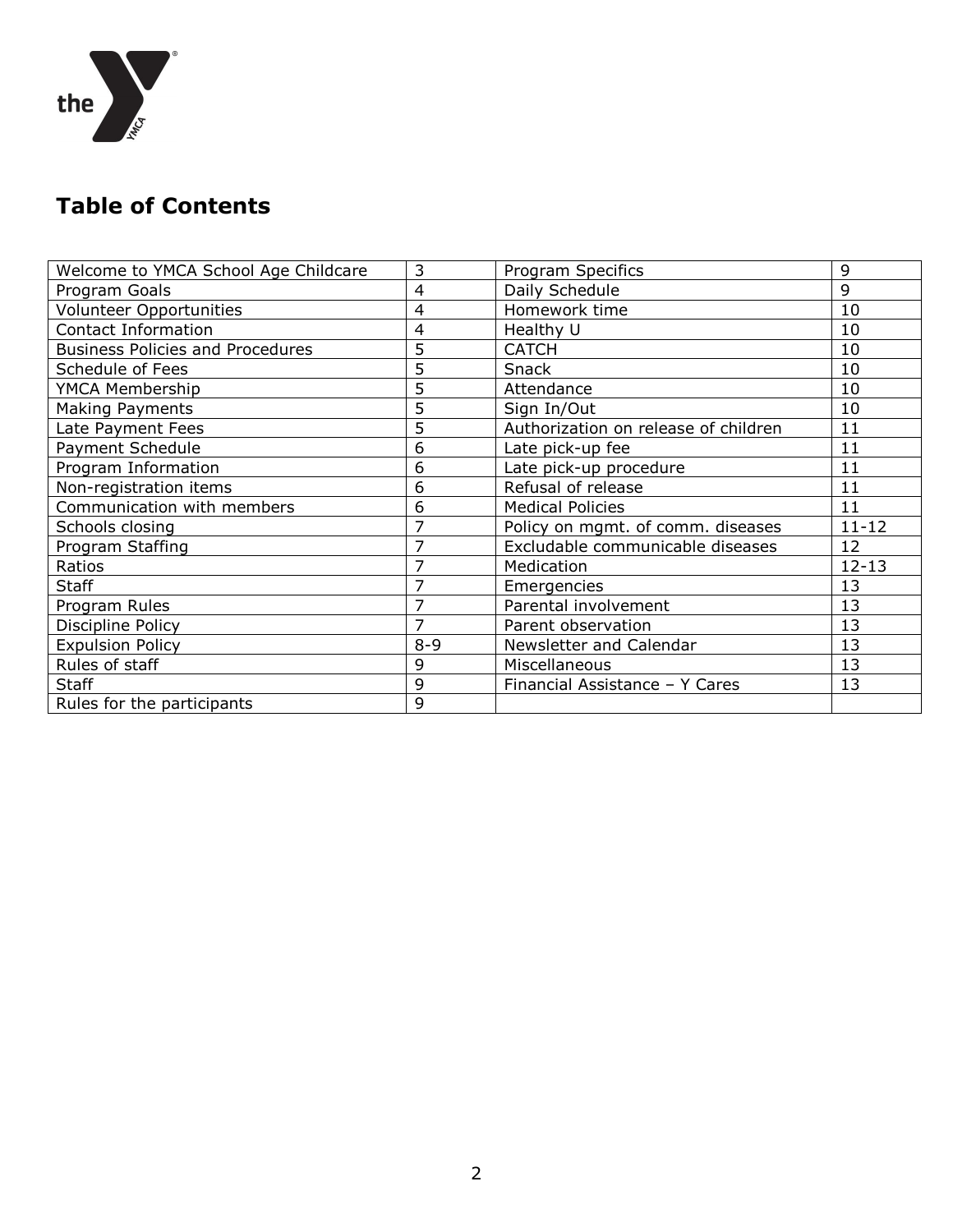

#### **WELCOME TO YMCA SCHOOL AGE CHILDCARE!**

Dear Program Participants and Parents,

Thank you for enrolling your child into the Cumberland Cape Atlantic YMCA's Before and After School Program. The entire YMCA staff would like to welcome you to our program. Each of us hopes your child's experience with us is a positive one. We all share a common goal – to provide a safe, trusting atmosphere in which your children can grow, develop new interests and friendships, and have fun.

The policies outlined in this handbook are what you may expect from the program and what our team members expect for program participants and their parents. In order for your child to have a positive experience in our program, parents and staff must work together. We hope you find this handbook to be helpful.

Some of our standards for the Before and After School Program include:

- Providing a safe, developmentally appropriate environment for your child(ren)
- Nourishing the self-worth of each child
- Developing children's personal and interpersonal social skills, and promote respect for cultural diversity through varying activities
- Providing children with a strong physical, social, and emotional foundation
- Modeling the importance of character development through Caring, Honesty, Respect, and Responsibility
- Homework assistance
- Food & Fun curriculum developed by Harvard Research Institute
- **Healthy U:** this program is designed to promote physical activity and healthy lifestyles in children. Children are given opportunities to engage in fun filled non – competitive structured group games that allow children to engage in physical activity three times a week for 35 minutes at a time using the C.A.T.C.H (Coordinated Approach Through Children's Health)
- **Reebok (BOKS)**: Building Our Kids' Success, or BOKS, encourages children to be the best they can be at fundamental gym concepts such as running, planks, and sit-ups. This Reebok program is designed to give kids a body and brain boost in the morning to set them up for a successful school day.

Your involvement as a parent/caregiver in the program is extremely important for our continued success. It is important to keep in touch with the staff after your child(ren) begin participating and to stay informed about their time at the program.

We are excited that you have selected our program. Please do not hesitate to call if you have questions, comments, or suggestions.

Sincerely,

**Graceanne Schwegel Senior Program Director of School Age Childcare and Day Camp**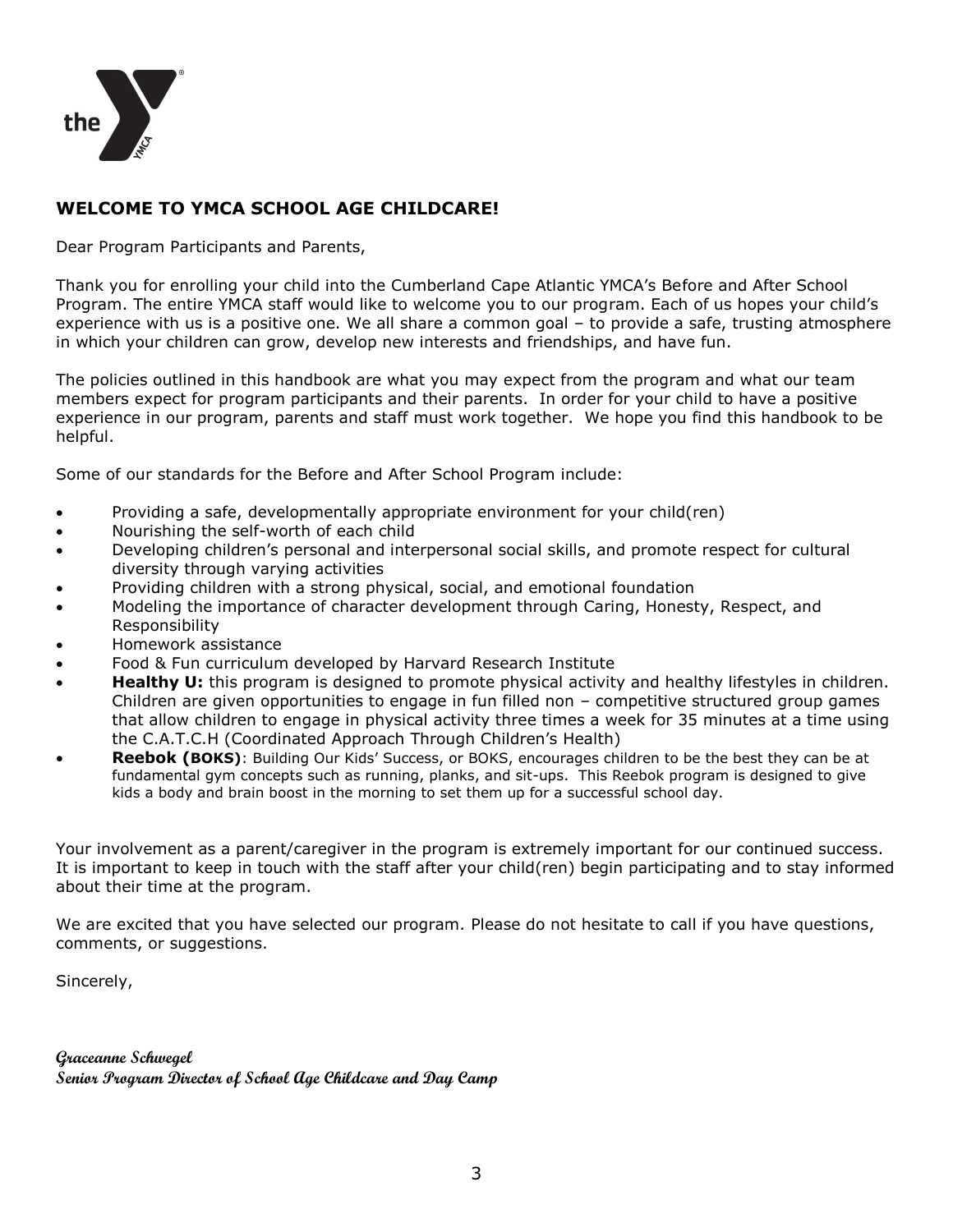

#### **The YMCA Mission Statement**

We are a nonprofit charitable organization that is part of a worldwide association based on Christian principles, inclusive of all people, dedicated to fostering opportunities for all individuals, families and communities through programs that build healthy spirit, mind, and body for all.

#### **Program Goals**

YMCA programs, including child care, are based on the Judeo-Christian concern for human life and are designed to achieve common objectives for the individuals involved and their families. In all YMCA programs we seek to help individuals and families do the following:

- o **Grow personally** Build self-esteem and self-reliance.
- o **Develop and strengthen values** Accept and demonstrate the core values of caring, honesty, respect, and responsibility.
- o **Appreciate diversity** Respect people of all diversity dimensions, including age, abilities, incomes, races, religions, cultures, sexual orientation, and beliefs.
- o **Become better leaders and supporters** Learn the give-and-take necessary to work toward the common good.
- o **Build skills** –Acquire new knowledge and ways to grow in spirit, mind, and body.
- o **Build developmental assets**  Create an asset-rich environment for all youth, providing children with the assets that have been shown to help foster and nurture positive development.
- o **Lead healthy lives**  Provide physical well-being for children.
- o **Improve interpersonal relationships**  Learn to care about, communicate with, and cooperate with family and friends.

#### **Volunteer Opportunities**

The YMCA welcomes volunteers into our facility for many different activities. Child Care welcomes parents who want to come in and read a story to the children, or teach a foreign language, or maybe just help with holiday parties. We also enjoy having older siblings or family members come in and help the teachers conduct activities with the children (13 yrs and up). There are many other opportunities as well, such as our Healthy Kids Day in April. Whatever your talent is or just a desire to help we have a space for you!

#### **Contact Information**

Christine Madison **and Day Camp:** 856-691-0030 extension 123 Graceanne Schwegel [cmadison@ccaymca.org](mailto:cmadison@ccaymca.org) 856-691-0030 extension 132

#### **Third Party Administrator: Member Service Desk:**

Bernadette Lunsford 856-691-0030 [bthomas-lunsford@ccaymca.org](mailto:bthomas-lunsford@ccaymca.org) Attn: SACC Program

**TAX ID NUMBER:** 210-635-053

**Child Care Administrative Assistant: Senior Program Director of School Age Childcare**  [gschwegel@ccaymca.org](mailto:gschwegel@ccaymca.org)

856-691-0030 extension 111 Address: 1159 E. Landis Ave., Vineland, NJ 08360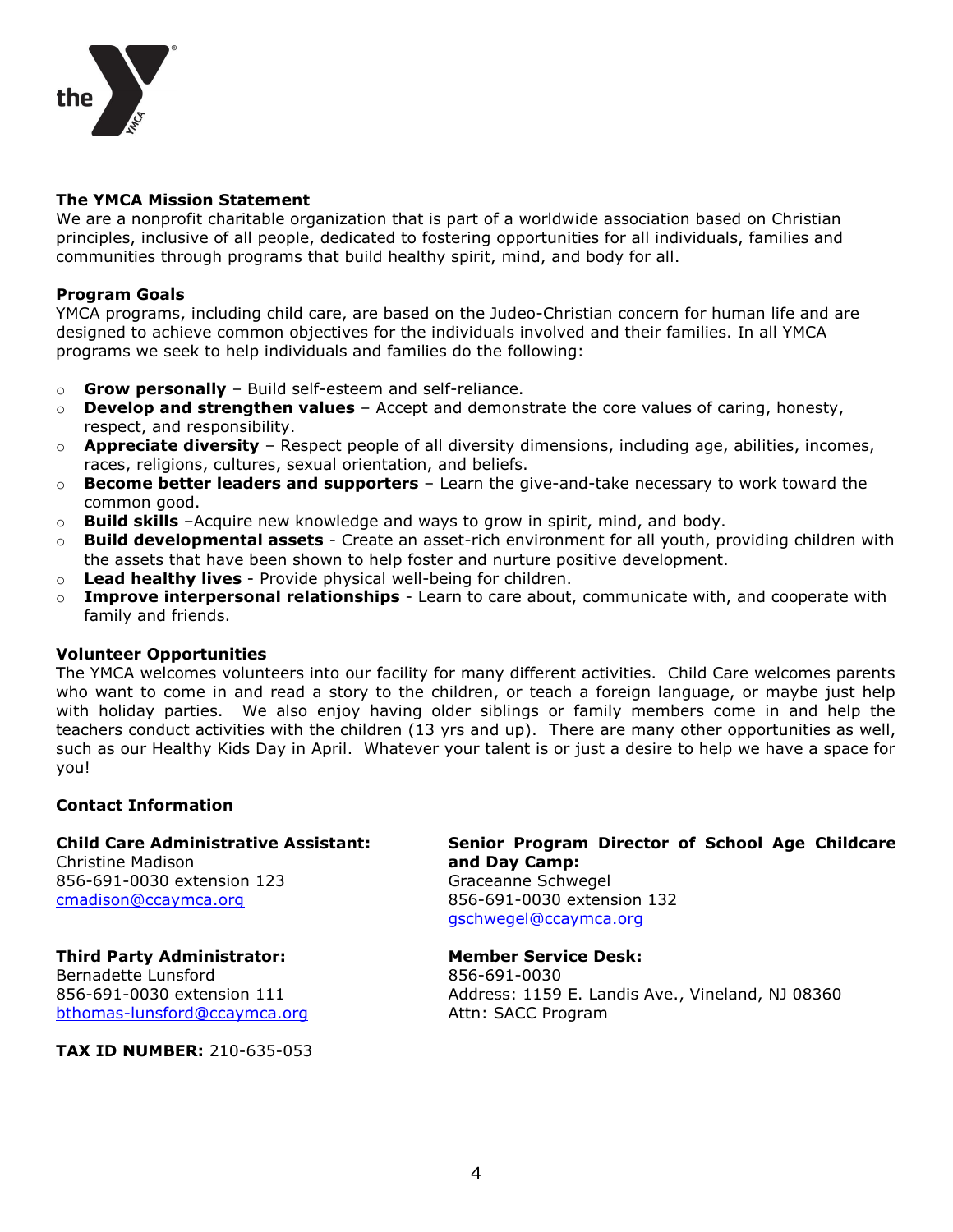

### **Business Policies and Procedures**

#### **Program Hours**

The YMCA program at Vineland Charter School for grades K-8 is open from 6:30am-6:00pm. For the preschool program at Vineland Charter the hours will be from 7:30am-5:00pm. Millville and Bridgeton will follow the same times K-8, 6:30am-6:00pm. During snow delays, the schools automated system will include the time the program will open for morning care. When the schools cancel all after school activities due to inclement weather, the YMCA Program will come in early.

#### **Schedule of Fees**

The tuition for the program is based on the amount of school days in each month.

#### **YMCA Membership**

To enroll in our Before and After Care program, all participants must register as a Program Member. The cost for one child is \$30.00 for one year, or \$55.00 for a family (parents may also be included on the family membership). As a Program Member, you will also be able to register for youth programs, such as swim lessons, youth sports, etc. and have access to attend any family events during the year. You may also upgrade your membership to a Facility Membership at any time to access our Family Fitness Center, Family Health and Adventure Center, and Indoor Pool. See the Member Service Desk for more information.

#### **Making Payments**

Tuition can be paid annually or by monthly payments (September through June). **Payments will be due on the 20th of each month for the upcoming month. Payments received after the 20th of the month will be assessed a late fee. If you would like to use our Semi-Monthly payment option you must enroll in automatic payments. These payments will be taken out on both the 5th and 20th of the month prior to service.** We accept cash, checks, American Express, Master Card, Discover and Visa credit cards, as well as Debit Cards.

Payments can be made at the YMCA Member Services Desk, over the phone, automatic electronic payment (see more information on the attached sheet), or mailed to the YMCA (DO NOT mail cash). **No payments will be taken at the school sites by the Staff.**

Because we are a licensed center, we are required to engage staff based on the number of children enrolled. We cannot give tuition refunds for days your child is absent.

#### **Payments can be made by any of the below:**

- Visiting the YMCA Member Service Desk at 1159 E. Landis Avenue, Vineland, NJ 08360
- Mailing payment to the above address, Attention: SACC Program
- Fax completed paperwork to 856-696-0121, Attention: SACC Program; payment must be made over the phone once we receive completed paperwork (ext. 101 or 102)
- Calling the Member Service Desk at 856-691-0030 to make payment over the phone
- Enrolling in our automated monthly E-Pay system. Payments will automatically be deducted from a checking account or credit card on the 20<sup>th</sup> of each month.

#### **Late Payment Fees**

**PLEASE NOTE THAT PAYMENT IS DUE PRIOR TO THE MONTH OF SERVICE**. Payments made after

the due date will result in a \$20.00 non-refundable late charge. Failure to keep account current will result in exclusion from the program.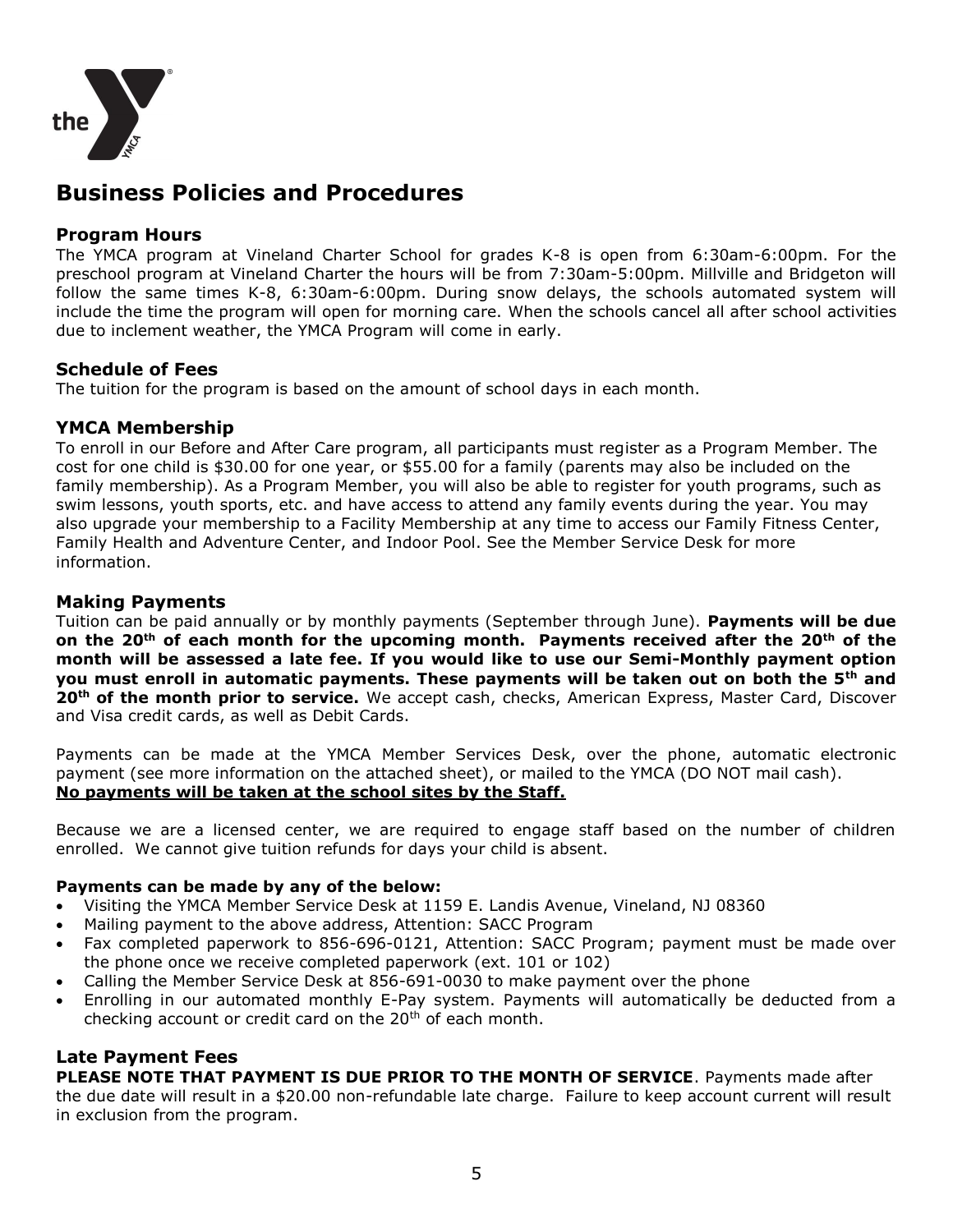

| Convenient, easy payment scheduling for you!                                |                                                                                                                                            |  |  |  |  |
|-----------------------------------------------------------------------------|--------------------------------------------------------------------------------------------------------------------------------------------|--|--|--|--|
| Locations - Elementary Schools:                                             |                                                                                                                                            |  |  |  |  |
| Vineland Public Charter School<br>$\Box$                                    |                                                                                                                                            |  |  |  |  |
| Vineland Public Charter School (pre-K)<br>□                                 |                                                                                                                                            |  |  |  |  |
| Millville Public Charter School<br>$\Box$                                   |                                                                                                                                            |  |  |  |  |
| Bridgeton Public Charter School<br>□                                        |                                                                                                                                            |  |  |  |  |
|                                                                             |                                                                                                                                            |  |  |  |  |
| Semi-Monthly Payment: (Must enroll in automatic bank draft for this option) |                                                                                                                                            |  |  |  |  |
| □ Before \$39.60                                                            | Twice a month automatic bank draft                                                                                                         |  |  |  |  |
| □ After \$79.58                                                             | Payment amounts are located to the left; amount will be deducted on the<br>5 <sup>th</sup> and 20 <sup>th</sup> of the month prior to care |  |  |  |  |
| $\Box$ Both \$119.19                                                        | Late fees will be applied after the $20th$ if payment is returned                                                                          |  |  |  |  |
| <b>Monthly Payments:</b>                                                    |                                                                                                                                            |  |  |  |  |
| $\Box$ Before \$79.20                                                       | Once a month payment                                                                                                                       |  |  |  |  |
| $\Box$ After \$159.16                                                       | Payment can be made in-person (at the YMCA), over the phone, mail,                                                                         |  |  |  |  |
| $\Box$ Both \$238.38                                                        | automatic draft or online by setting your online portal prior to the 20 <sup>th</sup> of each<br>month                                     |  |  |  |  |
|                                                                             | Late fees will be applied after the 20 <sup>th</sup> if payment is not rece                                                                |  |  |  |  |
|                                                                             |                                                                                                                                            |  |  |  |  |

### **PROGRAM INFORMATION**

#### **Non-Registration Items**

**Withdrawals:** Parents are requested to provide written notification of intent to withdraw as soon as they become aware that it will be necessary. **A written notice or withdrawal slip (found at the Member Service Desk) is required to be supplied before the 15th of the month prior or a late fee may be assessed**.

**Schedule Changes:** We have a "Change of Enrollment" form that needs to be filled out before we can make any schedule changes. Forms can be found at the Member Service Desk. **A written notice or change form (found at the Member Service Desk) is required to be supplied before the 15th of the month prior or a late fee may be assessed**.

#### **Communication with Parents**

- o **Email:** A form is included in your registration packet to provide us with your email address for primary communication. We will utilize email to obtain payment information, send receipts, and relay any nonemergency information.
- o **Phone:** Please provide us with the phone number you would like us to contact you in case of accidents/incidents involving your child, emergency closings, and other information we deem important.
- o **Personal meetings:** If there is an issue you would like to discuss with the Senior Program Director, School Age Childcare Director, or one of the staff we will arrange meeting times with the necessary parties. We may also request a personal meeting with you if necessary.

| <b>Benovi Contact List</b> |              |                                |  |  |  |
|----------------------------|--------------|--------------------------------|--|--|--|
| Vineland Charter           | 856-691-1004 | ymcavinelandcharter@gmail.com  |  |  |  |
| Millville Charter          | 856-506-8143 | ymcamillvillecharter@gmail.com |  |  |  |
| Bridgeton Charter          | 856-497-8202 | ymcabridgetoncharter@gmail.com |  |  |  |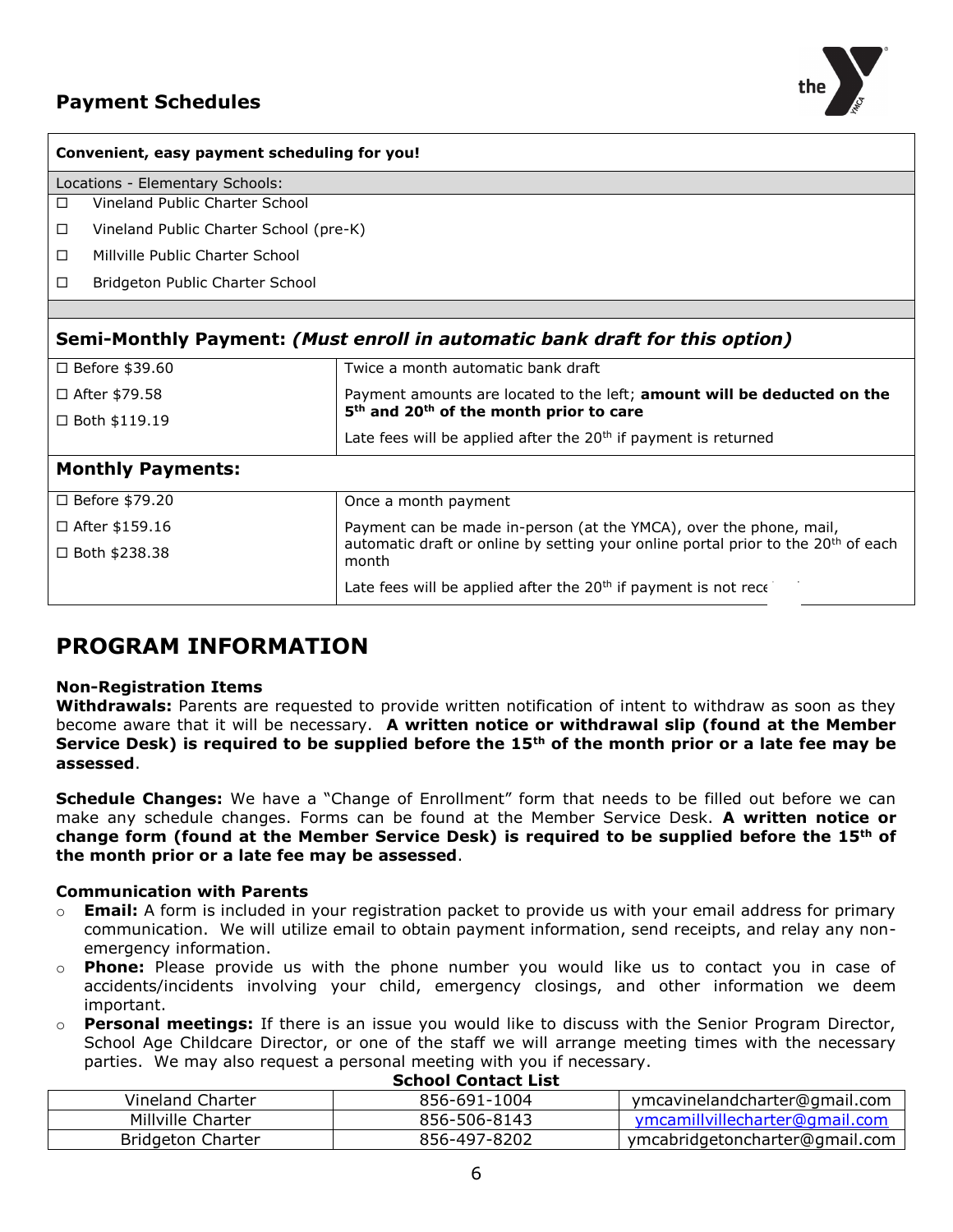### **PROGRAM INFORMATION (Continued)**

#### **School Closings**



The YMCA Program will be closed based on the individual Charter School calendar. Holiday Care will be offered at the YMCA on certain days (see below).

#### **Holiday Care**

This program follows the individual Charter School calendar year schedule. Therefore, when the Charter Schools are closed (except for snow closure days) we will offer the Holiday Care program to the children registered in our program. Holiday Care will be offered at the YMCA. Below are the scheduled Holiday Care days that we will be offering. A separate packet must be completed to enroll in Holiday Care. Packets can be found at the YMCA Member Service Desk or by visiting our website at [www.ccaymca.org.](http://www.ccaymca.org/)

### **Program Staffing**

#### **Ratios**

School Age Childcare 1:15

#### **Staff**

We are proud to say that we have an exceptional staff at our before and after school programs. Many of our staff are education majors at college or professional teachers, and most staff have a background of working with children. All of our staff must successfully complete a background check, drug test and reference checks prior to being hired at the YMCA of Vineland. Staff must also attend 20 hours of annual professional development, which includes CPR, AED, First Aid, and Child Abuse Prevention.

### **Program Rules**

#### **Discipline Policy**

Our positive guidance policies and procedures will help children learn appropriate behavior. Children are presented with positive models of acceptable behavior. Behavior guidance standards are based upon the developmental needs of the children. Redirection and constructive solution techniques will be used by staff. Children are taught to use acceptable alternatives such as problem-solving and critical thinking skills in an effort to reduce conflict. All children and staff members will be protected and provided a safe and secure environment. Parental cooperation is encouraged and appreciated.

If necessary, the quiet time system will be used. Quiet time removes the child from the situation providing the child time to calm themselves. When they are calm it gives them the opportunity to discuss the situation with a staff member. A child removed will be supervised at all times. The following behavior is considered unacceptable:

- 
- Abusive language Wandering away from group activities
- 
- Fighting  **Continuous disruptive behavior**
- Dangerous activity Physical abuse of children or staff
- Theft Vandalism/mistreatment of property

If a child has a persistent behavior problem and the staff have exhausted all alternatives, a parent conference will become necessary.

#### **Expulsion Policy**

Unfortunately, there are reasons we have to expel a child from our program either on a short term or a permanent basis. We want you to know we will do everything possible to work with the family of the child(ren) in order to prevent this policy from being enforced. The following are reasons we may have to expel or suspend a child from this center.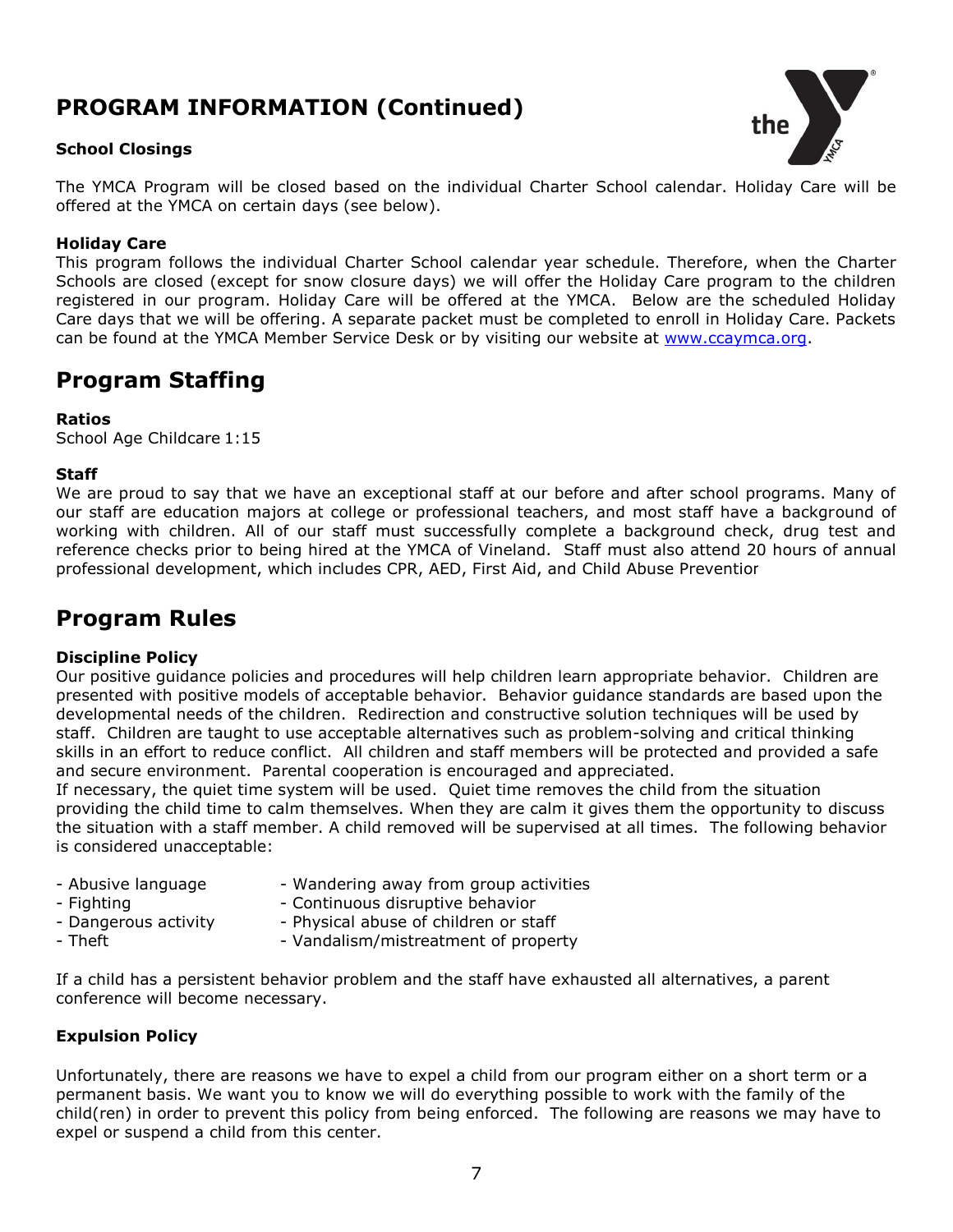### **Program Rules (Continued)**



#### **IMMEDIATE CAUSE FOR EXPULSION**

- The child is at risk of causing serious injury to other children or himself/herself.
- Parent threatens physical or intimidating actions toward staff members.
- Parents exhibits verbal abuse to staff in front of enrolled children.

#### **PARENTAL ACTIONS FOR CHILD'S EXPULSION**

- Failure to pay/habitual lateness in payment.
- Failure to complete required forms.
- Habitual tardiness when picking up your child.
- Physical or verbal abuse to staff.
- Correcting, reprimanding, or yelling at a child

#### **CHILD'S ACTIONS FOR EXPULSION**

- Failure of a child to adjust after a reasonable amount of time.
- Uncontrollable tantrums/angry outbursts.
- Ongoing physical (fighting) or verbal abuse to staff or their children.
- Excessive biting.
- Dangerous activity, threats, theft, vandalism/mistreatment of property, possession of weapons, or illegal substances

#### **SCHEDULE OF EXPULSION**

- If after the remedial actions above have not worked, the child's parent/quardian will be advised verbally and in writing about the child and or/parent's behavior warranting an expulsion. An expulsion action is meant to be a period of time so that the parent/guardian may work on the child's behavior or to come to an agreement with the center.
- The parent/quardian will be informed regarding the length of the expulsion period.
- The parent/guardian will be informed about the expected behavioral changes required in order for the child or parent to return to the center.
- The parent/guardian will be given a specific expulsion date that allows the parent sufficient time to time to seek alternative child care
- Failure of the child/parent to satisfy the terms of the plan may result in permanent expulsion from the center

#### **A CHILD WILL NOT BE EXPELLED**

- If a child's parent/guardian:
- Made a complaint to the Office of Licensing regarding a center's alleged violation of the licensing requirements
- Reported neglect or abuse occurring at the center
- Questioned the center regarding policies and procedures
- Without giving the parent/guardian an adequate amount of time to make other child care arrangements

#### **PROACTIVE ACTIONS THAT WILL BE TAKEN IN ORDER TO PREVENT EXPULSION**

- Staff will try to redirect child from negative behavior
- Staff will reassess classroom environment appropriateness of activities and supervision
- Staff will always use positive methods and language while disciplining children
- Staff will praise behaviors
- Staff will consistently apply consequences for rules
- Child will be given verbal warnings
- A brief time out may be given so child can regain control
- Child may lose certain privileges
- Child's disruptive behavior will be documented and maintained in confidentiality
- Parent/guardian will be not notified verbally
- Parent/guardian will be given copies of the disruptive behaviors that might lead to expulsion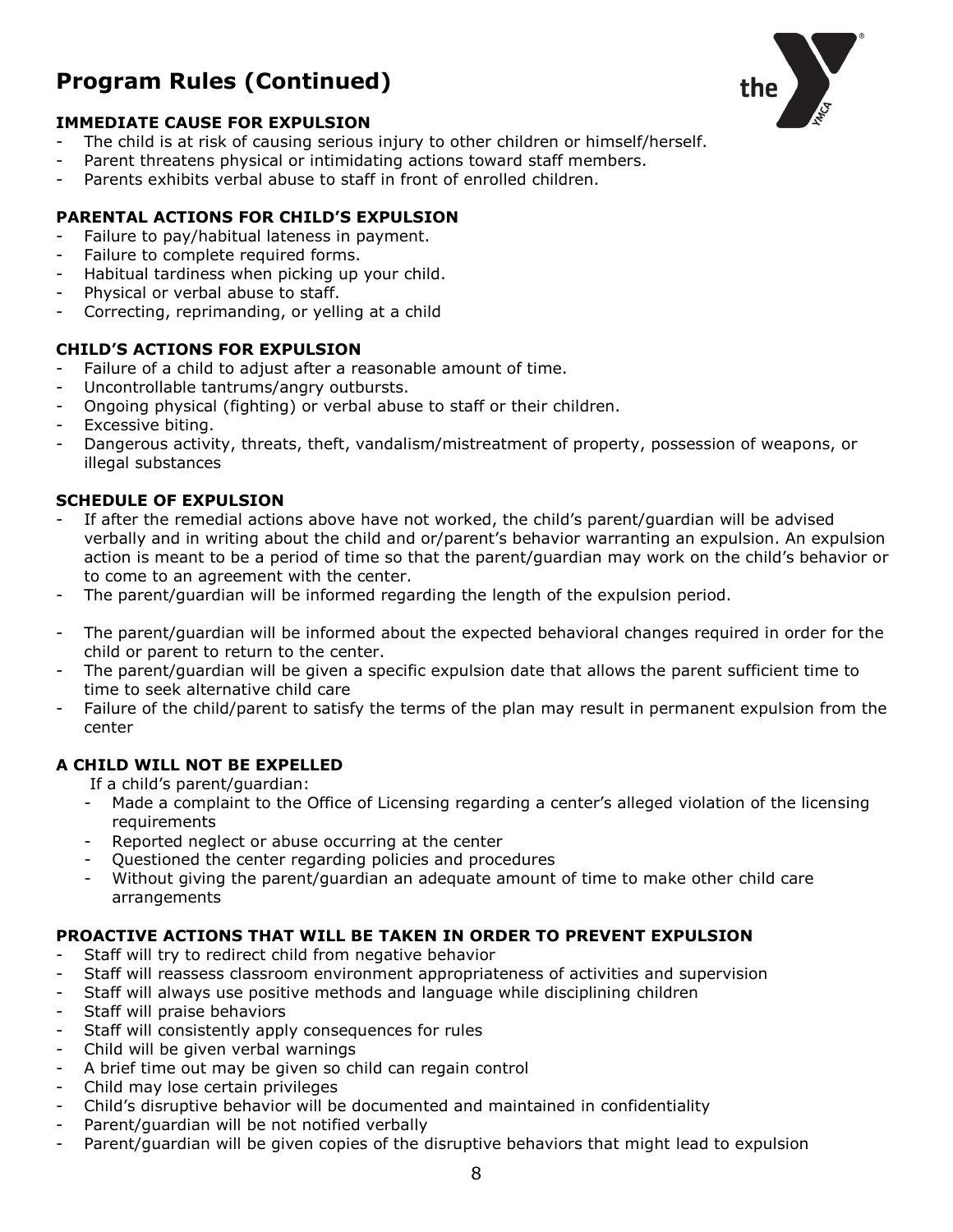### **Program Rules (continued)**



#### **PROACTIVE ACTIONS THAT WILL BE TAKEN IN ORDER TO PREVENT EXPULSION**

- Director, parent/guardian and classroom staff will have a conference to discuss how to promote positive behaviors
- Parent/guardian will be given literature or other resources regarding methods of improving behavior
- Recommendation of evaluation by professional consultation on premises

Recommendation of evaluation by local school district child study team

#### **Staff and Participant Rules**

All children and staff will observe and follow rules and policies designated by the YMCA, which follow our organization's mission. These rules are designed to keep all participants safe.

#### **The Rules for the Staff**

The staff members are required to follow the YMCA Code of Conduct. (A copy of this policy is displayed on Childcare bulletin boards for your review).

#### **The Rules for Participants:**

- o Respect each other's feelings, personal space, and property.
- o Cooperate with each other.
- $\circ$  Listen and follow the instructions of the staff.
- o Stay with the assigned group at all times.
- o Use proper language and tone of voice.
- o Tell a staff member if someone is bothering or upsetting you.
- o Clean up after yourself.

**\*Please note: There will be no refund if a child is dismissed from the program due to behavior.**

### **Program Specifics**

#### **Daily Schedule**

The following is a sample of a typical afternoon program schedule. Please note that each site will participate in these activities, however times may vary.

- o Arrival, bathroom and attendance
- o Healthy snack
- o Homework or Quiet Activity (Such as reading, crafts, etc.)
- o Healthy U/Catch or Group Activity

#### **Homework Time**

We allocate approximately one (1) hour for homework on a daily basis. If you do not want your child to complete his/her homework at our program, please send them with a book to read during homework time. If your child needs additional time to complete his/her homework they will be permitted to continue but we cannot maintain a designated quiet area for them to work. If the homework is not done by activity time and will interfere with program quality for the child, and the rest of the children in the program, then the child will be instructed to put their homework away and participate. We are willing to work in cooperation with the parents to help the children succeed. Please understand that the staff will provide homework time, assistance and review their homework agendas; however, we cannot ensure this on a daily basis. So parents, please review their homework agendas every night.

#### **HEALTHY U**

Healthy U will be open to children ages 5 to 12 enrolled in YMCA after-school programs. Healthy U has three distinct components: physical education, nutrition education, and parental involvement.

- 1. The physical education component is evidence-based and incorporates fun fitness activities.
- 2. The nutrition education component teaches children how to identify, adopt, and practice healthy eating habits.
- 3. Parents will be informed of the program's objectives and will be encouraged to support their child's participation.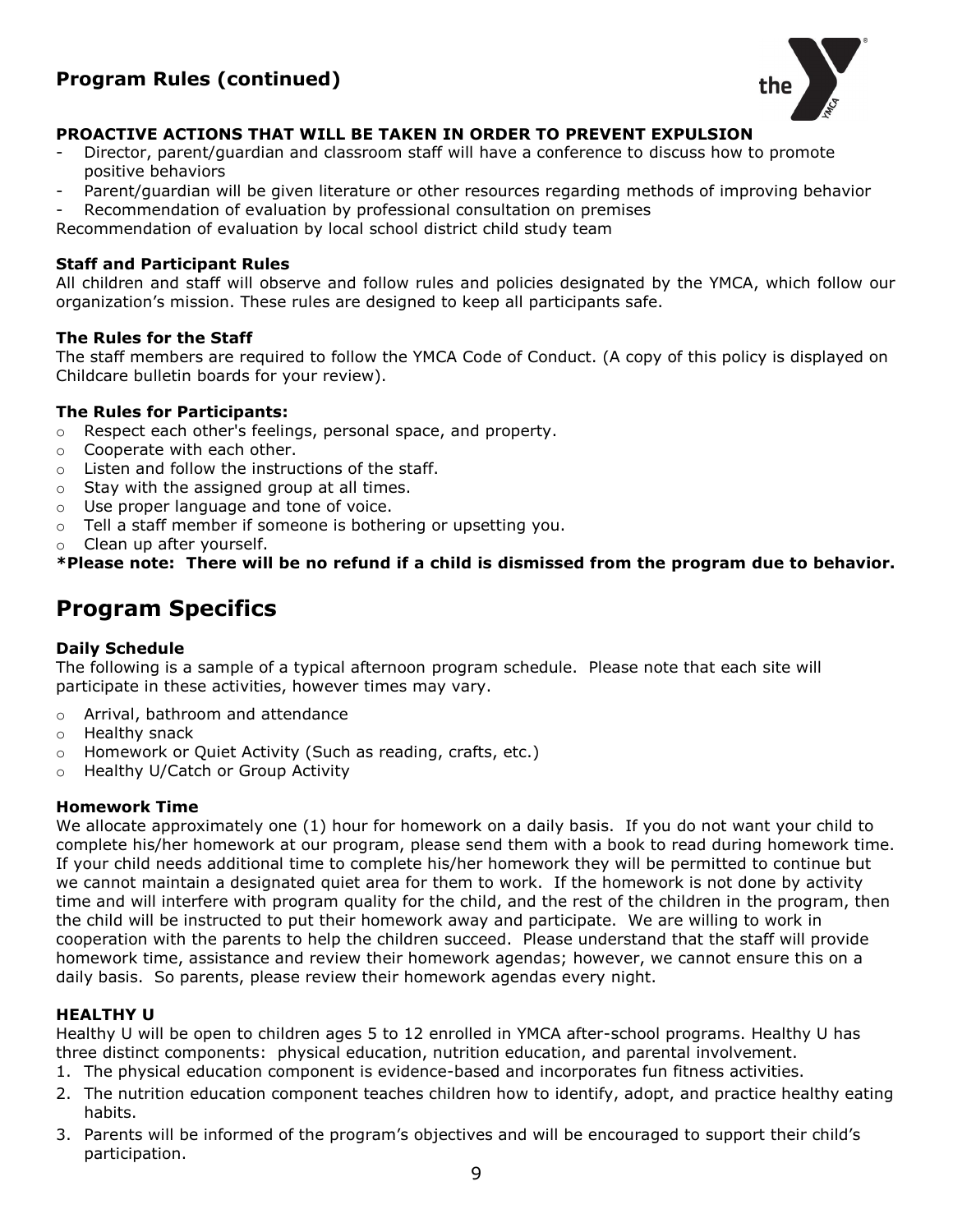### **Program Specifics (Continued)**



#### **About Childhood Obesity:**

- $\circ$  Almost one-third of all children ages 6 to 19 are considered overweight or at risk for being overweight.
- $\circ$  Studies show that as a result of diseases related to being overweight, children today may not live as long as their parents.
- $\circ$  Being overweight negatively affects children's relationships with their peers.
- $\circ$  Obesity is associated with diseases such as type 2 diabetes, heart disease, stroke, high blood pressure, depression, breast cancer and arthritis.

#### **CATCH - Coordinated Approach to Child Health**

The Healthy U Program uses the **CATCH** Curriculum, which offers games that provide at least 30 minutes of physical activity per session, as well as nutrition lessons. You are welcome to observe and participate in this program with your child.

#### **Reebok (BOKS):**

Building Our Kids' Success, or BOKS, encourages children to be the best they can be at fundamental gym concepts such as running, planks, and sit-ups. This Reebok program is designed to give kids a body and brain boost in the morning to set them up for a successful school day. Children may be running daily as part of the curriculum.

#### **Snacks**

A light healthy snack will be provided daily. If your child has food allergies, please make sure that you let the Director or Coordinator know.

### **Attendance**

#### **Absence:**

We are unable to make up days your child is absent due to availability.

#### **Sign In/Out:**

Your child must be signed in and out at drop off and pick up. You must indicate the time and sign the attendance form. Each child must be brought into the building and signed in by an adult. Signing in and out is a critical part of us tracking the children throughout the day.

#### **Authorization on the Release of Children**

We will not release a child to anyone NOT on the emergency form or authorized by the parent. A child will not be released to anyone under the age of 18. We will ID anyone we do not recognize, therefore if you have someone picking up your child make sure they have photo ID with them. If there is someone prohibited from picking up your child, we must have legal documents stating the restrictions. Parents must inform the Site Coordinator or School Age Childcare Director of any changes in the authorized pickup persons.

#### **Late Pick up Fee**

The fee for late pick-up after 6:00pm, for children, is \$1.00 per minute, per child after, to pay at the YMCA within a week of the charge.

**Late Pick up Procedure** The YMCA will be following the State requirements (10:122-6.5) for child left after closing. Procedures to be followed by staff member(s) if the parent(s) or person(s) authorized by the parent(s), as specified fails to pick up a child at the time of the center's daily closing, shall require that:

 **The child is supervised at all times:** Staff members attempt to contact the parent(s) or person(s) authorized by the parent(s); an hour or more after closing time, provided that other arrangements for releasing the child to his or her parent(s) or authorized person(s) have failed, and the staff members(s) cannot continue to supervise the child at the center, the staff member shall call the Division's 24 hours Child Abuse Hotline (1-800-792-8610) to seek assistance in caring for the child until the parent(s) or person(s) authorized by the child's parent(s) or person(s) can be contacted.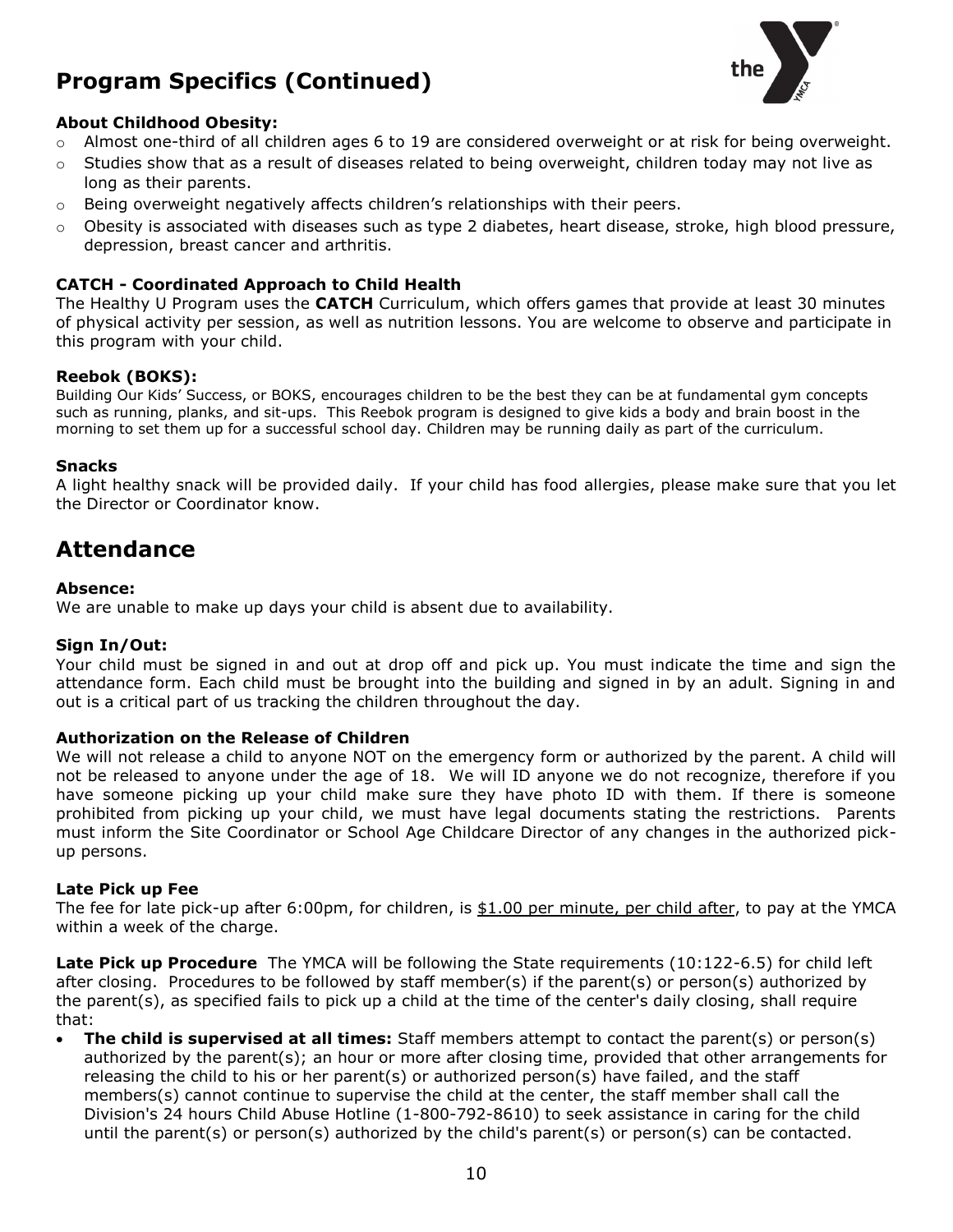### **Attendance (Continued)**



#### **Refusal of Release**

The YMCA will be following the State requirements (10:122-6.5) for release of children to impaired adults. Procedures to be followed by a staff member(s) if the parent(s) or person(s) authorized by the parent(s), as specified appear to be physically and/or emotionally impaired to the extent that, in the judgment of the director and/or staff member, the child would be placed at risk or harm if released to such an individual, shall require that:

- $\circ$  The child may not be released to such an impaired individual
- $\circ$  Staff members attempt to contact the child's other parent or alternative person(s) authorized by the parent(s)
- $\circ$  If the Center is unable to make alternative arrangements, a staff member shall call the Division's 24 hours Child Abuse Hotline (1-800-792-8610) to seek assistance in caring for the child.

### **Medical Policies**

#### **Policy on the Management of Communicable Diseases**

We are concerned with the health and welfare of each child. In order to prevent illness from being spread to classmates, we require that you observe our Policy on the Management of Communicable Diseases. If a child has exhibited any of the following symptoms within the last 24 hours, they can not attend the program. If such symptoms occur at the program, you will be called to take them home. Upon notification, we require that your child be picked up within one hour whenever possible.

- o Severe pain or discomfort
- o Acute diarrhea
- o Episodes of acute vomiting
- o Elevated oral temperature of 101.5 degrees Fahrenheit
- o Sore throat or severe coughing
- o Yellow eyes or jaundice skin
- o Red eyes with discharge/ conjunctivitis (pink eye)
- o Infected untreated skin patches
- o Difficult or rapid breathing
- o Skin rashes lasting longer than 24 hours
- o Visibly enlarged lymph nodes
- o Stiff neck
- $\circ$  Severe cold with a fever, sneezing, and nose draining
- $\circ$  Contagious diseases such as measles, chicken pox, mumps, or roseola

#### **Excludable Communicable Diseases (if child has any of the following, they may not attend program)**

| 1. Respiratory Illness | 2. Chicken Pox                | 3. German measles*         | 4. Homophiles Influenza* |
|------------------------|-------------------------------|----------------------------|--------------------------|
| 5. Whooping Cough*     | 6. Mumps*                     | 7. Meningococcal*          | 8. Strep Throat          |
| 9. Tuberculosis*       | 10. Measles                   | 11. Scabies                | 12. Guardia Lambia $*$   |
| 13. Hepatitis $A^*$    | 14.Salmonella*                | 15. Shi qella <sup>*</sup> | 16.Impetigo              |
| 17. Contact Illness    | 18. Gastro-Intestinal Illness |                            |                          |

\*Reportable diseases, as specified in NJAC 10:122-7, 10(a). If your child is exposed to any of the above diseases at the program, you will be notified in writing.

Children sent home from school may not return the next day. To return to the program they must be:

- Free of symptoms for twenty-four hours without medication
- On the appropriate medication for twenty-four hours

We will not allow a child to return the day after they were sent home. When they return, we must receive a note from your health care professional stating the diagnosis, if appropriate, that your child is not contagious and/or that your child may return to the program.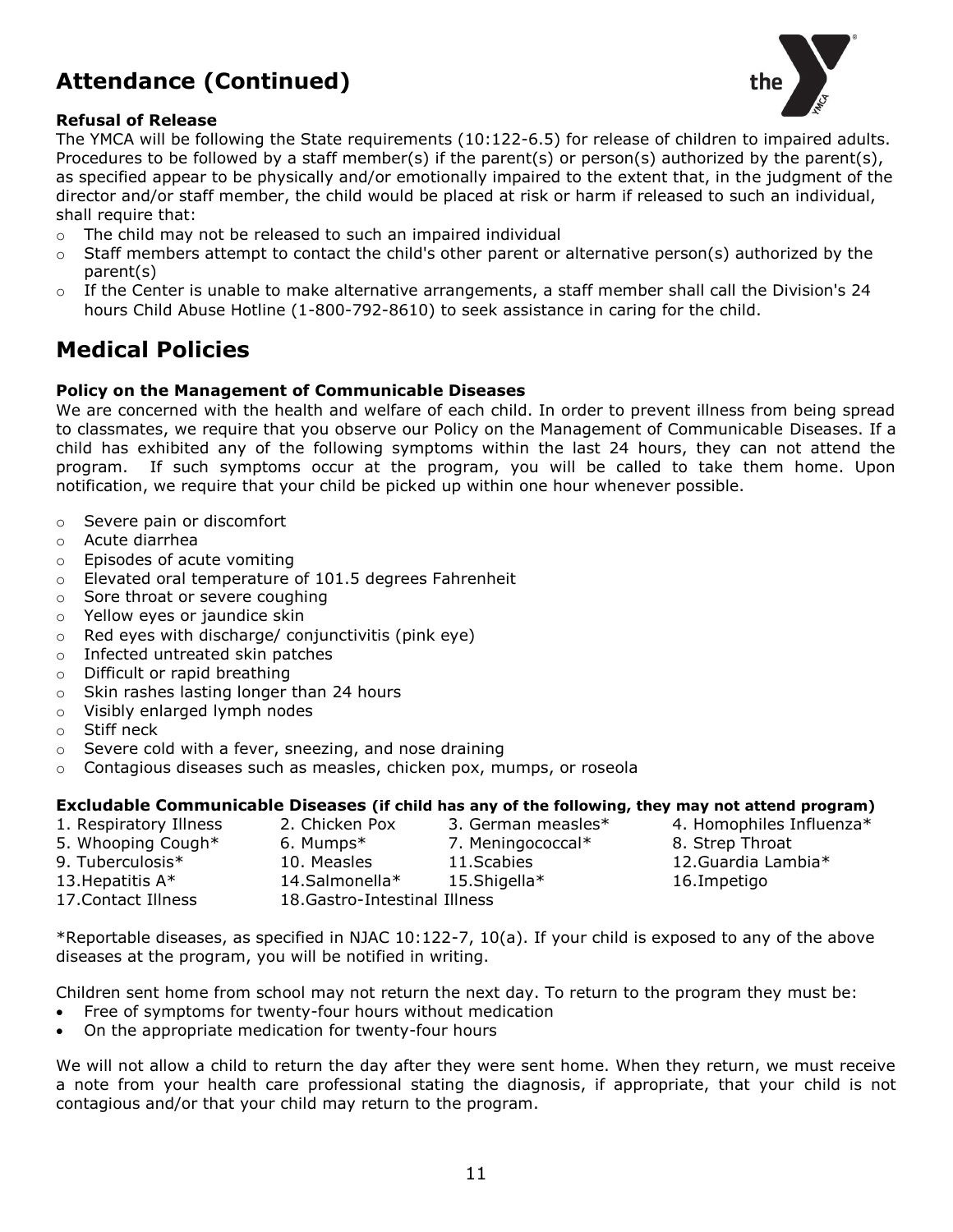### **Medical Policies (continued)**



#### **Lice**

The Cumberland Cape Atlantic YMCA programs are lice, nit and egg free environments. Children that have head lice, nits or eggs will not be permitted to attend the program until the condition is completely remediated.

#### **Medication:**

It is best for the parents to dispense medication either before or after their child is in child care. We ask that you mention to your health care professional that the child is in child care and ask him/her to prescribe medications that can be given twice or three times a day if possible.

We will dispense medication if it is necessary and prudent and is indicated during the time the child is in care. Any medication which needs to be administered should be brought to the Site Coordinator. The INDIVIDUAL MEDICATION RECORD AND PERMISSION FORM must be completed by the parent. Prescription medication must be in the original labeled bottle with your child's name on it.

All medications will be kept away from the children and in the staff's control. This includes "innocuous" over the counter products such as:

- Cough Drops
- Saline nose sprays

We treat these as "medications" and they can only be administered by the staff. They are not to be available to the child during the program. We need to avoid misuse and "sharing".

**\*Please check with the Site Coordinator if you are unsure of which medications require a parent and doctor's note to be administered:** 

We try very hard to minimize infections and control the spread of disease with by encouraging and supervising hand washing with children before meals and after toileting, and after being outside of the classroom.

#### **Emergencies**

The Site Coordinator will treat medical emergencies – minor injuries (i.e. - scrapes, cuts, bug bites and illness). If the injury or illness needs further treatment, the Site Coordinator will contact you. We will make every effort to reach you or the contacts listed on your registration form. If no one can be reached, we will take the necessary actions for the health of your child. **Be sure emergency phone numbers are up-to-date.** If your schedule changes daily, please provide temporary numbers to the Site Coordinator.

If emergency medical care is necessary, any of the following steps might be taken:

Attempt to contact parent or guardian.

- 1. Attempt to contact parent or guardian
- 2. Attempt to contact person on the emergency form
- 3. Take child to hospital if no responsible person can be reached.
- 4. An ambulance or paramedics may be summoned.

### **Parental Involvement**

#### **Parent Observation**

Our YMCA after School programs have an open door policy for families we welcome your visit at any time. You have unlimited access to our program for the purpose of contacting your child and/or assessing the care provided. Please notify the Program Director or Site Coordinator upon arrival. We welcome your feedback. We encourage parents to discuss any questions or concerns about the policies or practices of the program with us.

#### **Newsletter and Calendar**

Each month a newsletter will be sent home with your child from the staff talking about what has happened in the past month and what is coming up. Please be sure to read every month for this special information. Each Site Coordinator has a monthly calendar of activities posted in the program. Please check it out to see what your child (ren) has been doing.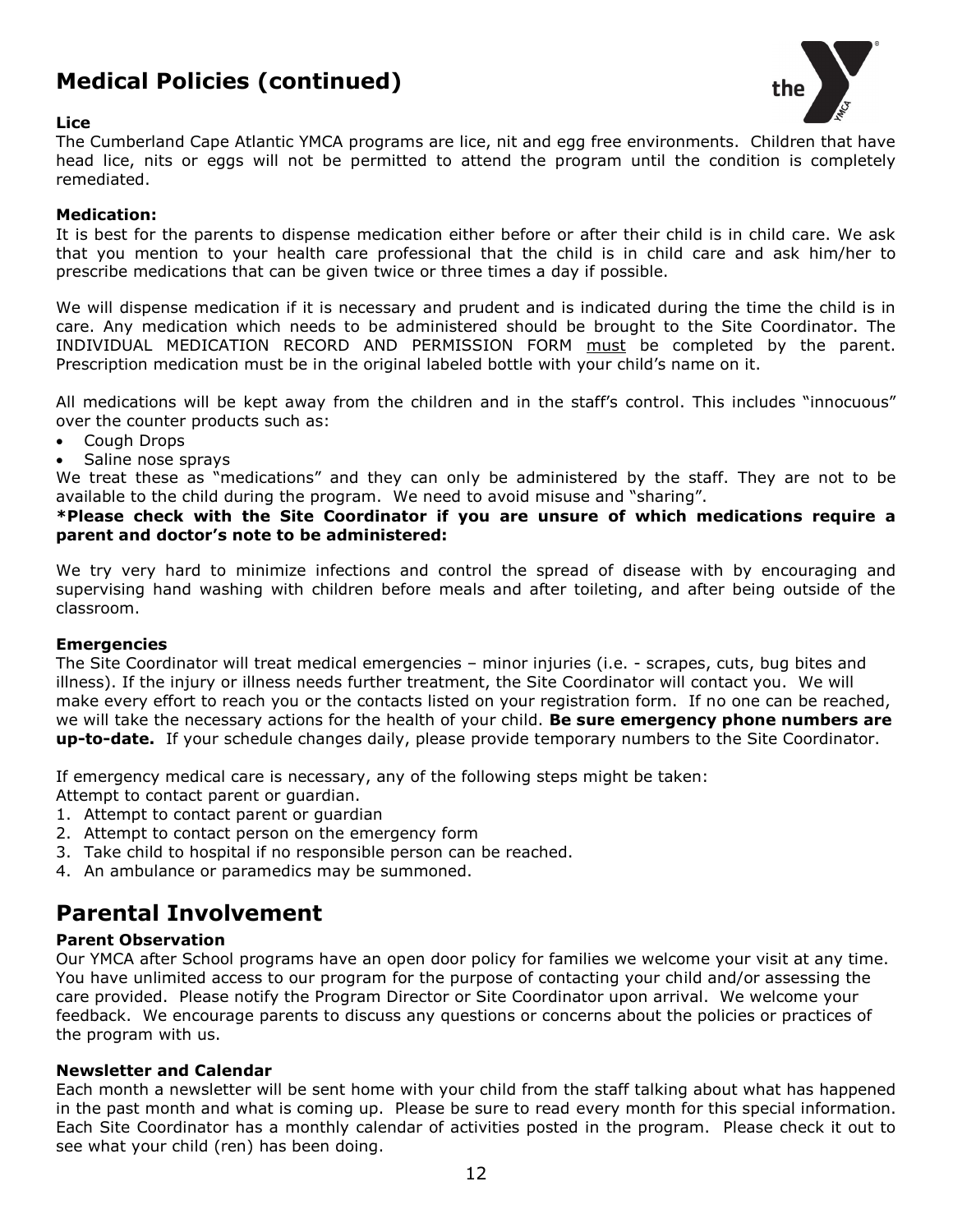### **Miscellaneous**



#### **Toys**

We discourage children from bringing toys from home and will not be held liable for loss, theft, or breakage. At no time are guns, weapons or toys with sharp edges allowed. Please leave all toys at home.

#### **Financial Assistance – Y Cares**

The Cumberland Cape Atlantic YMCA believes that no one should be denied a place in a YMCA program because of inability to pay. Financial assistance is provided to those who qualify through donations to our Annual Giving Campaign. Proof of financial need is required. Financial Aid Applications are available at the Member Service Desk.

#### **YMCA Annual Giving**

Y Cares Financial assistance bridges the gap between what someone can afford and the full cost. It requires an application to verify need and it requires some financial commitment by the recipient. The Annual Giving Campaign raises funds through donations of Y staff, Board of Directors and community members. Applications for Before & After Care may only be processed if the student has been denied assistance from Rutgers.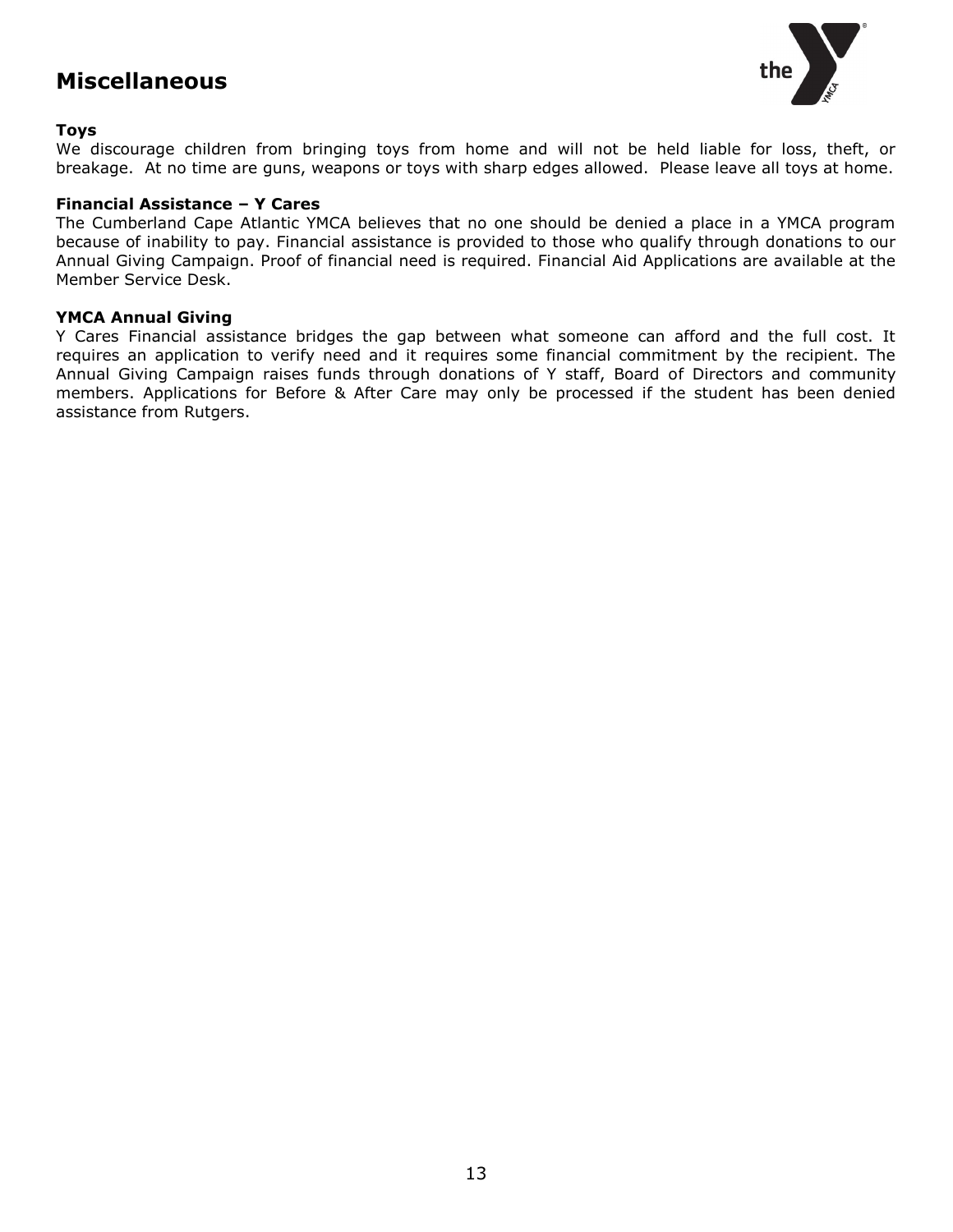### Department of Children and Families Office of Licensing **INFORMATION TO PARENTS**

Under provisions of the *Manual of Requirements for Child Care Centers (N.J.A.C. 3A:52)*, every licensed child care center in New Jersey must provide to parents of enrolled children written information on parent visitation rights, State licensing requirements, child abuse/neglect reporting requirements and other child care matters. The center must comply with this requirement by reproducing and distributing to parents and staff this written statement, prepared by the Office of Licensing, Child Care & Youth Residential Licensing, in the Department of Children and Families. In keeping with this requirement, the center must secure every parent and staff member's signature attesting to his/her receipt of the information.

Our center is required by the State Child Care Center Licensing law to be licensed by the Office of Licensing (OOL), Child Care & Youth Residential Licensing, in the Department of Children and Families (DCF). A copy of our current license must be posted in a prominent location at our center. Look for it when you're in the center.

To be licensed, our center must comply with the Manual of Requirements for Child Care Centers (the official licensing regulations). The regulations cover such areas as: physical environment/life-safety; staff qualifications, supervision, and staff/child ratios; program activities and equipment; health, food and nutrition; rest and sleep requirements; parent/community participation; administrative and record keeping requirements; and others.

Our center must have on the premises a copy of the Manual of Requirements for Child Care Centers and make it available to interested parents for review. If you would like to review our copy, just ask any staff member. Parents may view a copy of the Manual of Requirements on the DCF website at <http://www.nj.gov/dcf/providers/licensing/laws/CCCmanual.pdf>or obtain a copy by sending a check or money order for \$5 made payable to the "Treasurer, State of New Jersey", and mailing it to: NJDCF, Office of Licensing, Publication Fees, PO Box 657, Trenton, NJ 08646-0657.

We encourage parents to discuss with us any questions or concerns about the policies and program of the center or the meaning, application or alleged violations of the Manual of Requirements for Child Care Centers. We will be happy to arrange a convenient opportunity for you to review and discuss these matters with us. If you suspect our center may be in violation of licensing requirements, you are entitled to report them to the Office of Licensing toll free at 1 (877) 667-9845. Of course, we would appreciate your bringing these concerns to our attention, too.

Our center must have a policy concerning the release of children to parents or people authorized by parents to be responsible for the child. Please discuss with us your plans for your child's departure from the center.

Our center must have a policy about administering medicine and health care procedures and the management of communicable diseases. Please talk to us about these policies so we can work together to keep our children healthy.

Our center must have a policy concerning the expulsion of children from enrollment at the center. Please review this policy so we can work together to keep your child in our center.

OOL/Information to Parents/April 2017 Page **1** of **2** Parents are entitled to review the center's copy of the OOL's Inspection/Violation Reports on the center, which are available soon after every State licensing inspection of our center. If there is a licensing complaint